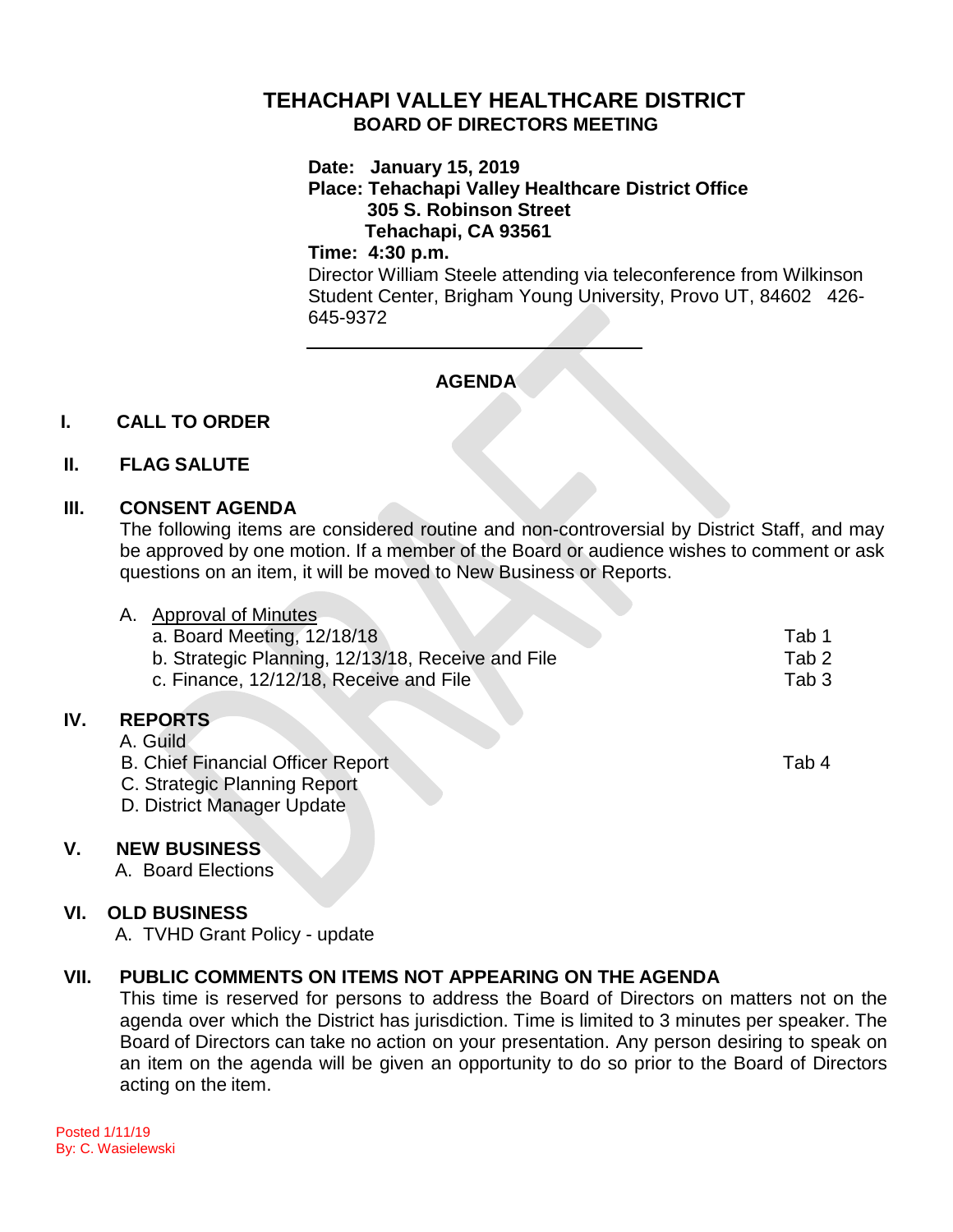## **VIII. BOARD COMMENTS ON ITEMS NOT APPEARING ON THE AGENDA**

### **IX. CLOSED SESSION**

- A. Performance Evaluation: General Manager
- B. Real Property Negotiations Property: Thrift Store Party: The Guild of Tehachapi Hospital Terms: Rent rate
- C. Real Property Negotiations Property: Parking Lot Party: City of Tehachapi Terms: Rent rate

# **X. CLOSED SESSION REPORT**

#### **XI. ADJOURNMENT**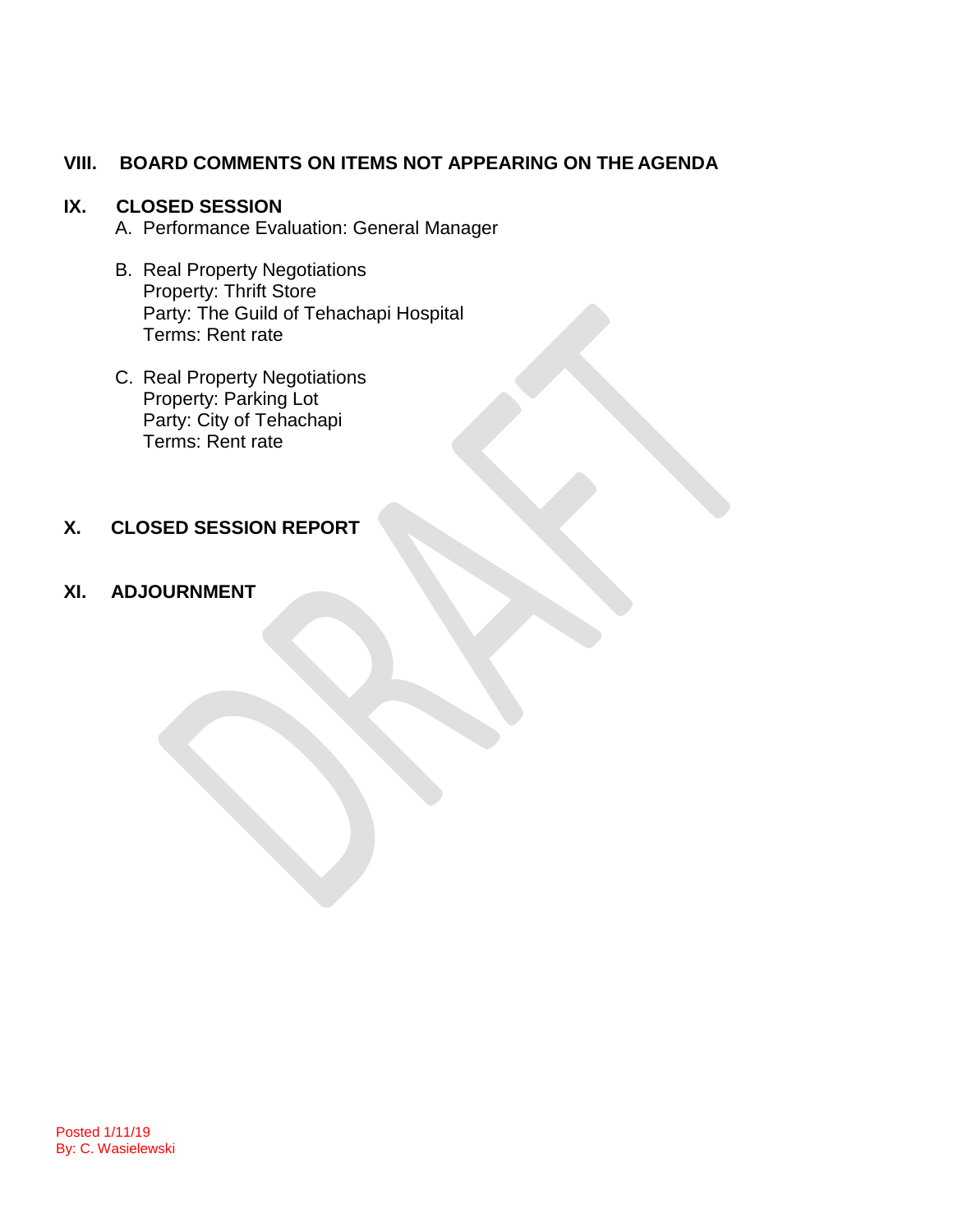#### **NOTICE TO THE PUBLIC**

#### **PUBLIC COMMENT PERIOD FOR REGULAR MEETINGS**

Members of the public may comment on any item on the agenda before the Board takes action on it. The public may also comment on items of interest to the public that is within the subject matter jurisdiction of the Board; provided, however, the Board may not take action on any item not appearing on the agenda unless the action is otherwise authorized by law. Any person addressing the Board will be limited to a maximum of three (3) minutes so that all interested parties have an opportunity to speak.

#### **COPIES OF PUBLIC RECORDS**

All writings, materials, and information provided to the Board for their consideration relating to any open session agenda item of the meeting are available for public inspection and copying during regular business hours at the Administration Office of the District at 305 S. Robinson St., Tehachapi, California.

#### **COMPLIANCE WITH ADA**

This agenda shall be made available upon request in alternative formats to persons with a disability, as required by the Americans with Disabilities Act of 1990 (42 U.S.C. § 12132) and the Ralph M. Brown Act (Cal. Gov't Cod. § 54954.2). Persons requesting a disability related modification or accommodation in order to participate in the meeting, should contact the Executive Office during regular business hours by phone at 661-750-4848, or in person at the District's Administrative Office at 305 S. Robinson St., Tehachapi, California.